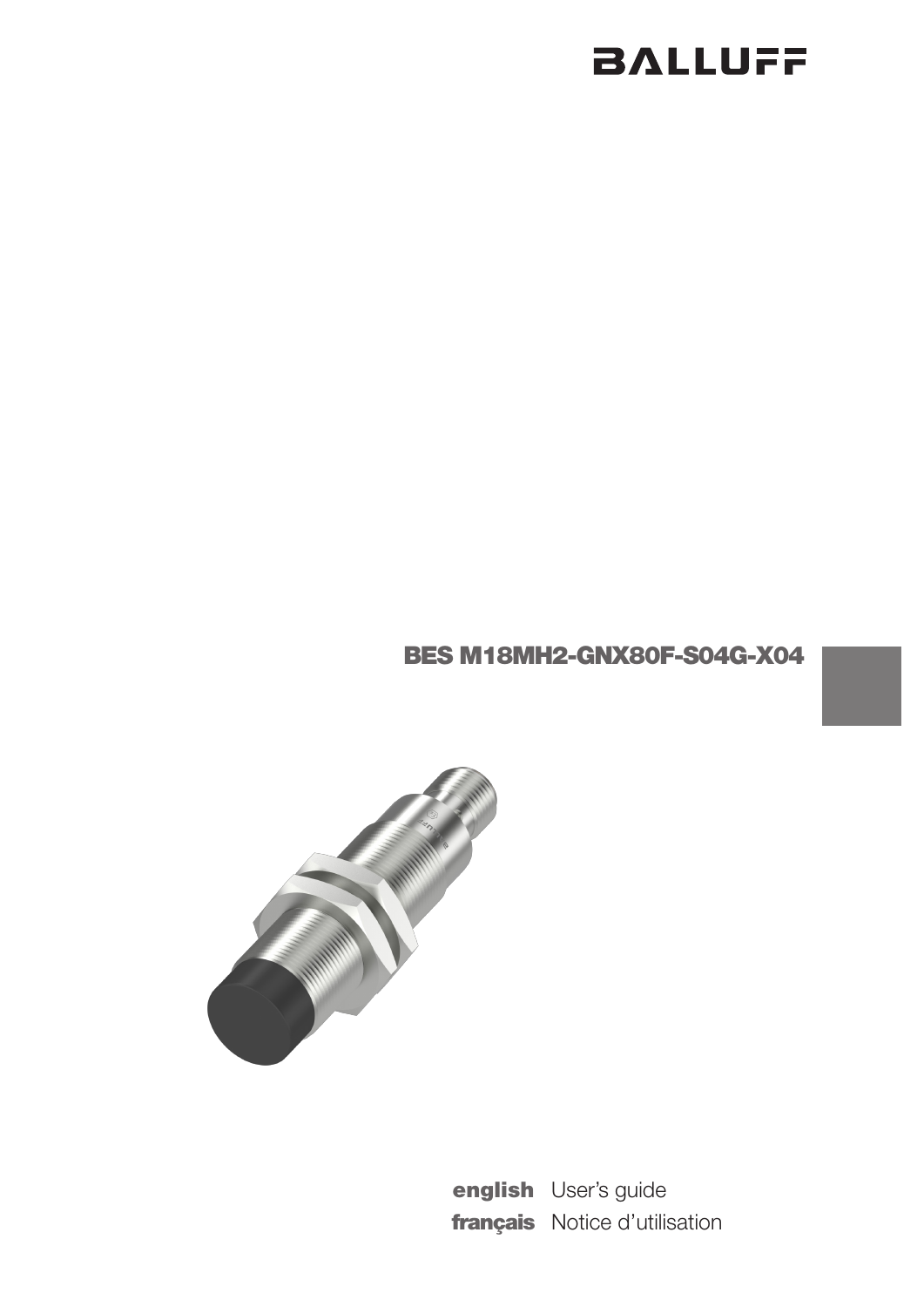## **Instruction manual**

Inductive Sensor

## **BES M18MH2-GNX80F-S04G-X04**

## **Order Code: BES05U1**

#### **Intended use**

BALLUFF

The inductive proximity switch is for use as contactless wearout-free limit switch in industrial control systems. The inductive proximity switch may only be connected to electronic evaluation devices type BAE SA-XE-\*\*\*- XR-SA39. It can be mounted inside gas-hazardous areas that require equipment of category Class I Div. 1 (Zone 0 or Zone 1), or dust-hazardous areas that require equipment of category Class II/III Div. 1 (Zone 20 or Zone 21). If there are additional regulations for the particular design regarding the installation, they must be observed as well.

#### **Safety instructions**

- The safety of any system incorporating the equipment is the responsibility of the assembler of the system.
- If the device is not mounted and operated as described here, the protection provided by the equipment may be impaired.
- • Only professionals with sufficient knowledge are allowed to install and operate the device.
- Prior to installation disconnect the system from power supply.
- Use the specified tightening torque for the nut from the table (Installation) during assembly.
- Comply with the provisions of the instruction manual.
- Comply with the national regulations and installation provisions.
- Absolutely abide by the specific conditions.

#### **Installation and operation**

- Make sure that the device is used only in the area of application corresponding to its Ex marking.
- Do not modify the device (e.g. painting).
- Make sure that the housing of the proximity switch has electrical contact to a grounded metal structure.
- If necessary, use wire type that has a temperature rating ≥ Ta.
- • Install cables according to the applicable regulations and protect them from damage.
- The device complies with the EMC requirements for proximity switches according to CAN/CSA-C22.2 No 60947-5-2.
- Cables longer than 30 m can require additional EMC measures.
- Datasheet, certificate and MTTF values are available on request.

#### **Maintenance, repairs and trouble-shooting**

- • Do not modify or repair the device its approval will expire. Contact the manufacturer for any problems.
- Prevent dust from covering the device, i.e by regulary cleaning with a damp cloth.

#### **Conditions of Acceptability**

- • The instruction manual must be consulted for technical data which are not included in the Ex-marking of the sensor (maximum values, ambient temperature ranges, manufacturer address).
- By using types of this device with plastic surface bigger than 400 mm<sup>2</sup> (gas) or 500 mm<sup>2</sup> (dust), therefore the equipment shall not be installed in a location where the external conditions are conductive to the build-up of electrostatic charge on such surfaces. When indicated, periodic cleaning should be done by damp cloth.
- The device must be protected against UV light.
- End-user shall ensure proper earthing of the device upon installation.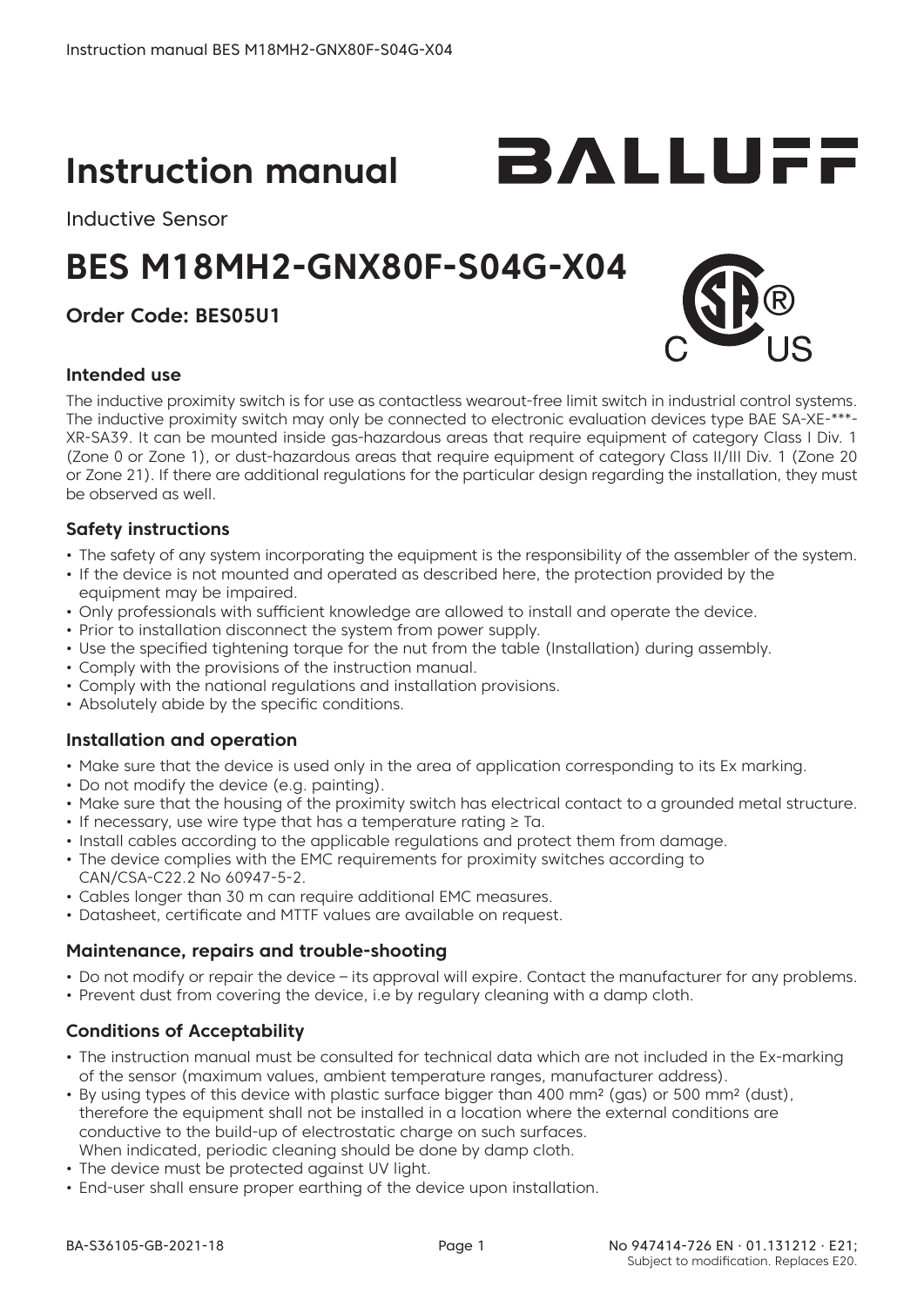### **Technical data**

Certificate number CSA 20CA80041978X

Temperature range

HazLoc marking



Class I, Division 1, Groups A, B, C, D T6…T3 Class II, Division 1, Groups E, F, G, T80°C Class III, Division 1 Ex ia IIC T6…T3 Ga Ex ia IIIC T80°C Da Class I, Zone 0, AEx ia IIC T6…T3 Ga Zone 20, AEx ia IIIC T80°C Da

| EPL Ga and Class I, Division 1:<br>T6<br>T <sub>5</sub><br>Τ4<br>T3                                                                        | $-20$ °C $\leq$ Ta $\leq$ +60 °C<br>$-20 °C \leq Ta \leq +60 °C$<br>$-20 °C \leq Ta \leq +60 °C$<br>$-20$ °C $\le$ Ta $\le$ +60 °C |
|--------------------------------------------------------------------------------------------------------------------------------------------|------------------------------------------------------------------------------------------------------------------------------------|
| EPL Gb and Class I, Division 1:<br>T6<br>T <sub>5</sub><br>T4<br>T3                                                                        | $-25 °C \leq Ta \leq +75 °C$<br>$-25$ °C $\le$ Ta $\le$ +75 °C<br>$-25 °C \leq Ta \leq +75 °C$<br>$-25 °C \leq Ta \leq +75 °C$     |
| EPL Da and Class II, Division 1:                                                                                                           | $-25 °C \leq Ta \leq +75 °C$                                                                                                       |
| EPL Db and Class III, Division 1:                                                                                                          | $-25 °C \leq Ta \leq +75 °C$                                                                                                       |
| Maximum value Ui<br>Maximum value li<br>Maximum value Pi                                                                                   | 9.6 V DC<br>12.1 mA<br>29 mW                                                                                                       |
| Effective internal capacity Ci<br>Effective internal inductivity Li                                                                        | 66.2 nF<br>$1.2 \text{ mH}$                                                                                                        |
| Electrostatic chargeable plastic housing<br>With reference to group II (gas):<br>With reference to group III (dust):                       | 227 mm <sup>2</sup><br>$654 \text{ mm}^2$                                                                                          |
| Housing material                                                                                                                           | Br-Ni / PA                                                                                                                         |
| Rated values accord, to<br>UL/CSA C22.2 No.60947-5-2-14                                                                                    | max. 8.3 V, 3 mA                                                                                                                   |
| Output function accord.<br>to IEC 60947-5-6<br>Distance / current characteristic<br>Switching distance Sn<br>Operating point<br>Hysteresis | closing<br>continuous<br>8 mm non flush<br>$0.8\$ Sn<br>$< 0.1$ Sn                                                                 |
| Test voltage<br>Degree of protection [IEC 60529 Edition 2.2]<br><b>Electrical connection</b><br><b>Accessories</b>                         | 500 V / 50 Hz / 60 s<br>IP 67<br>M <sub>12</sub> connector<br>2x nut M18x1, Br-Ni                                                  |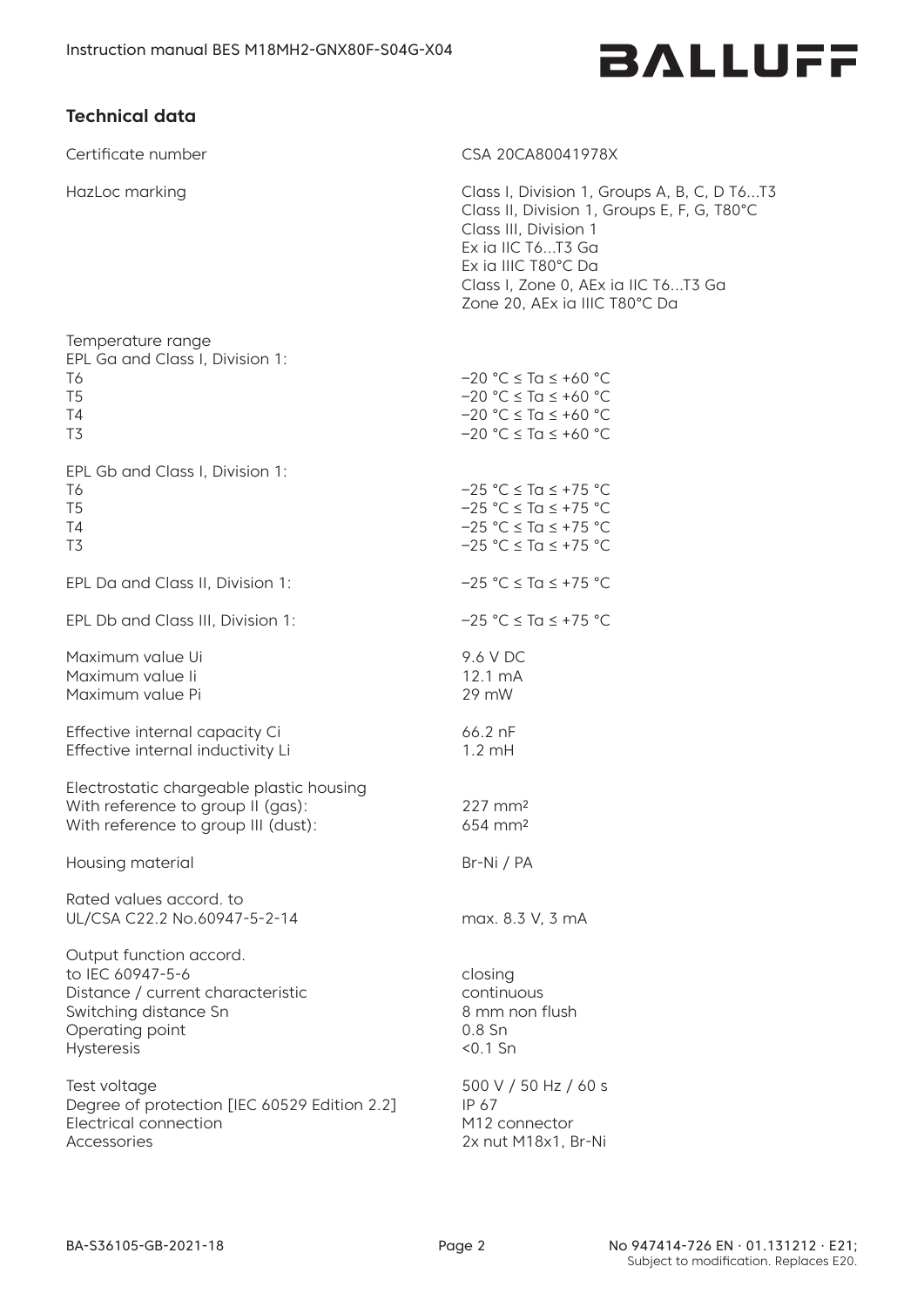#### **Dimensions**



### **Connection diagram**



Colour code BK: black | BN: brown | BU: blue | GY: grey | WH: white

#### **Installation**



| <b>Type</b> | max. torque |  |
|-------------|-------------|--|
| M12x1       | 10 Nm       |  |
| M18x1       | 25 Nm       |  |
| M30x1,5     | 40 Nm       |  |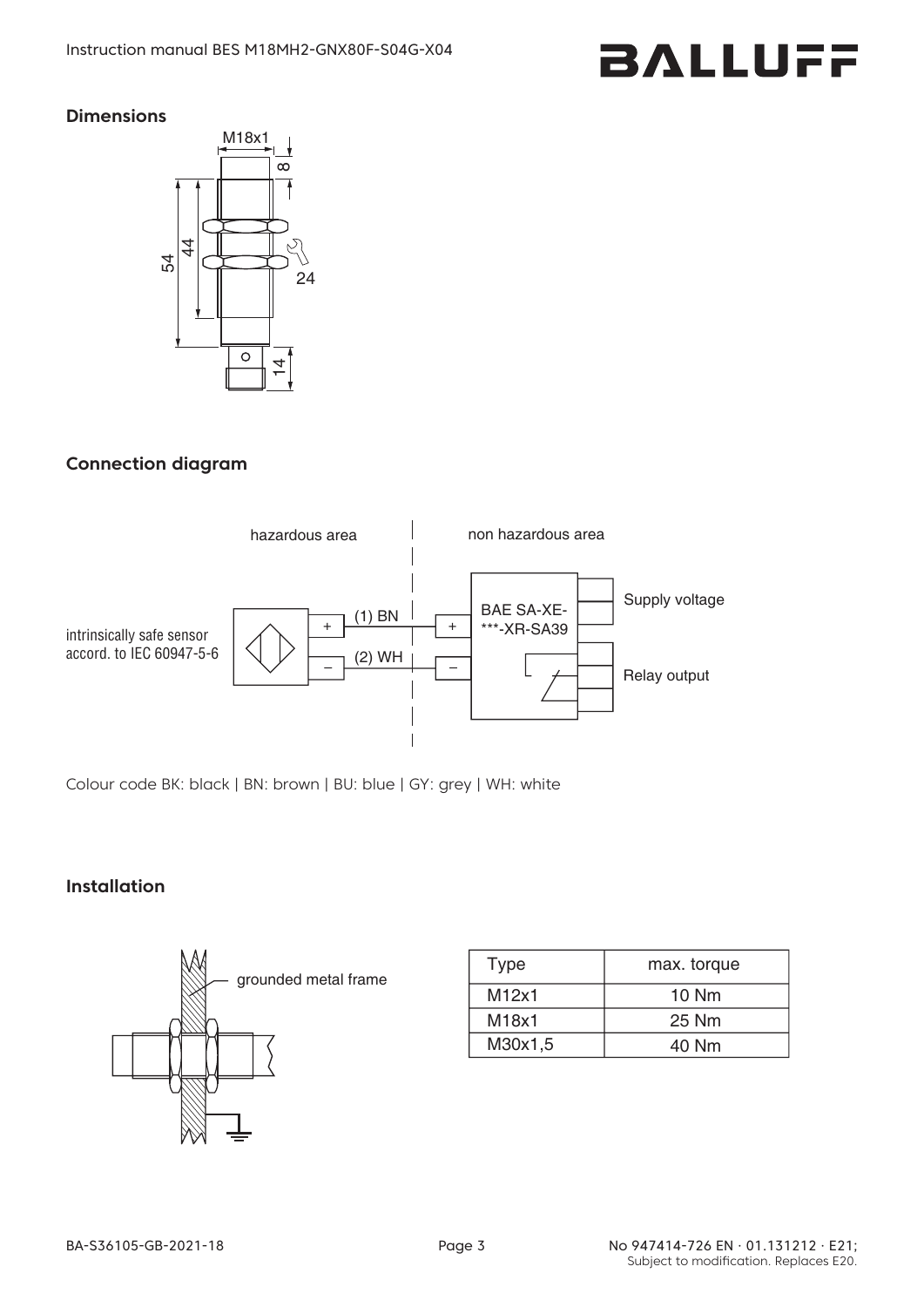

#### **Trouble shooting**

| Failure                                                                                                                                                              | <b>Cause of failure</b>                                                               | Remedy                     |
|----------------------------------------------------------------------------------------------------------------------------------------------------------------------|---------------------------------------------------------------------------------------|----------------------------|
| The functioning indicator does not light Supply voltage too low or<br>up in the electronic evaluation devices not connected<br>when the proximity switch is actuated |                                                                                       | Check power supply         |
| The display "CHK" lights up in the<br>electronic evaluation devices                                                                                                  | cable break or short circuit of Check the connection-cable<br>the connetion-cable     |                            |
| No change of<br>switching signal                                                                                                                                     | Operation of the proximity<br>switch outside of specification of the proximity switch | Check range of application |

#### **Scope of delivery, transportation and disposal**

- Inspect packaging and content for damage.
- • Check the delivery for completeness.
- • Disposal note: Do not dispose the device in the domestic waste, comply with relevant laws and national regulations.

#### **List of applicable standards**

CAN/CSA-C22.2 No. 60947-5-2-14 CAN/CSA-C22.2 No. 60079-0:15 CAN/CSA-C22.2 No. 60079-11:14 UL 60947-5-2 Third Edition ANSI/UL 60079-0:13 ANSI/UL 60079-11:13

Balluff GmbH Schurwaldstr. 9 73765 Neuhausen a.d.F. Germany Tel. +49 7158 173-0 Fax. +49 7158 5010

www.balluff.com balluff@balluff.de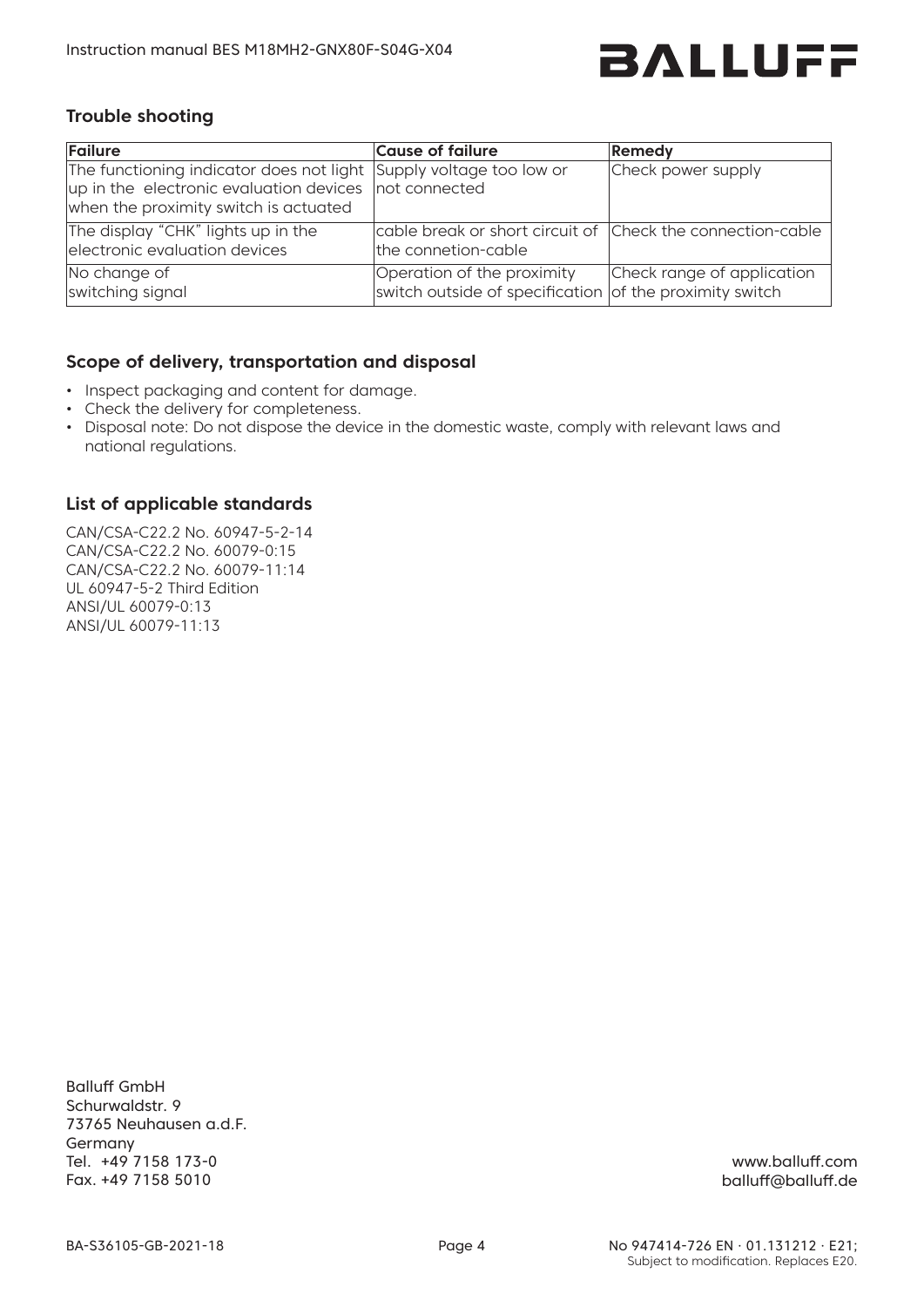# **Mode d'emploi**

Capteur inductif

## **BES M18MH2-GNX80F-S04G-X04**

## **Code de commande: BES05U1**

#### **Utilisation conforme à l'usage prévu**

Dans le cadre de processus de pilotage industriels, le détecteur de proximité inductif sert de détecteur de fin de course sans contact et sans usure. Il peut uniquement être relié à des modules électroniques d'analyse type BAE SA-XE-\*\*\*-XR-SA39. Il est installé dans des zones exposées à un risque d'explosion de gaz qui exigent la catégorie d'appareil Class I Div. 1 (zone 0 ou Zone 1) ainsi que dans des zones exposées à un risque d'explosion de poussières exigeant la catégorie d'appareil Class II/III Div.1 (zone 20 ou zone 21). Dans la mesure où il existe des prescriptions d'installation complémentaires, inhérentes à la conception, il convient d'en tenir compte.

#### **Consignes de sécurité**

- La sécurité de tout système incorporant l'équipement est la responsabilité de l'assembleur du système.
- Si l'appareil n'est pas monté et utilisé comme décrit ici, la protection fournie par l'équipement peut être compromise.
- L'installation et l'utilisation peuvent uniquement être effectuées par du personnel qualifié.
- Avant le montage, il faut mettre l'installation hors tension.
- Utilisez le couple de serrage spécifié pour l'écrou de la table (Installation) lors du montage.
- Il faut respecter les directives émanant du mode d'emploi.
- Il convient de respecter les prescriptions et les dispositions d'installation nationales applicables.
- Il convient impérativement de tenir compte des conditions particulières.

#### **Installation et mise en service**

- S'assurer que l'appareil est utilisé uniquement dans une zone correspondant à son marquage Ex.
- Ne pas procéder à des modifications sur l'appareil, par exemple, le peindre.
- Assurez-vous que le boîtier du capteur de proximité soit relié électriquement à une structure métallique mise à la terre.
- Si nécessaire, utilisez un type de fil ayant une température nominale ≥ Ta.
- Installer les câbles conformément aux prescriptions applicables et les protéger contre des dommages.
- L'appareil répond aux exigences CEM applicables à des détecteurs de proximité, conformément à la norme CAN/CSA-C22.2 No 60947-5-2.
- Des câbles dépassant une longueur de 30 m peuvent exiger l'application de mesures CEM supplémentaires.
- La fiche de données (datasheet), le certificat et les valeurs MTTF sont disponibles sur demande.

## **Maintenance, entretien et élimination de pannes**

- Ne pas modifier ou réparer l'appareil ceci annule son homologation. En cas de dysfonctionnement veuillez vous adresser au fabricant.
- Évitez des dépôts de poussière sur l'appareil et, le cas échéant, c.à.d. nettoyez-le régulièrement avec un chiffon humide.

## **Conditions d'acceptabilité**

- Pour les données techniques qui ne figurent pas dans le marquage Ex du capteur (valeurs maximales, plages de température ambiante, adresse du fabricant), il faut consulter le manuel d'utilisation.
- En utilisant des types de ces appareils dont la surface en plastique est supérieure à 400 mm² (gaz) ou 500 mm² (poussière), l'équipement ne doit donc pas être installé dans un endroit où les conditions extérieures sont propices à l'accumulation de charges électrostatiques sur ces surfaces. Lorsque cela est indiqué, le nettoyage périodique doit être effectué à l'aide d'un chiffon humide.
- L'appareil doit être protégé contre la lumière UV.
- Veillez à ce que l'appareil soit correctement mis à la terre.



BALLUFF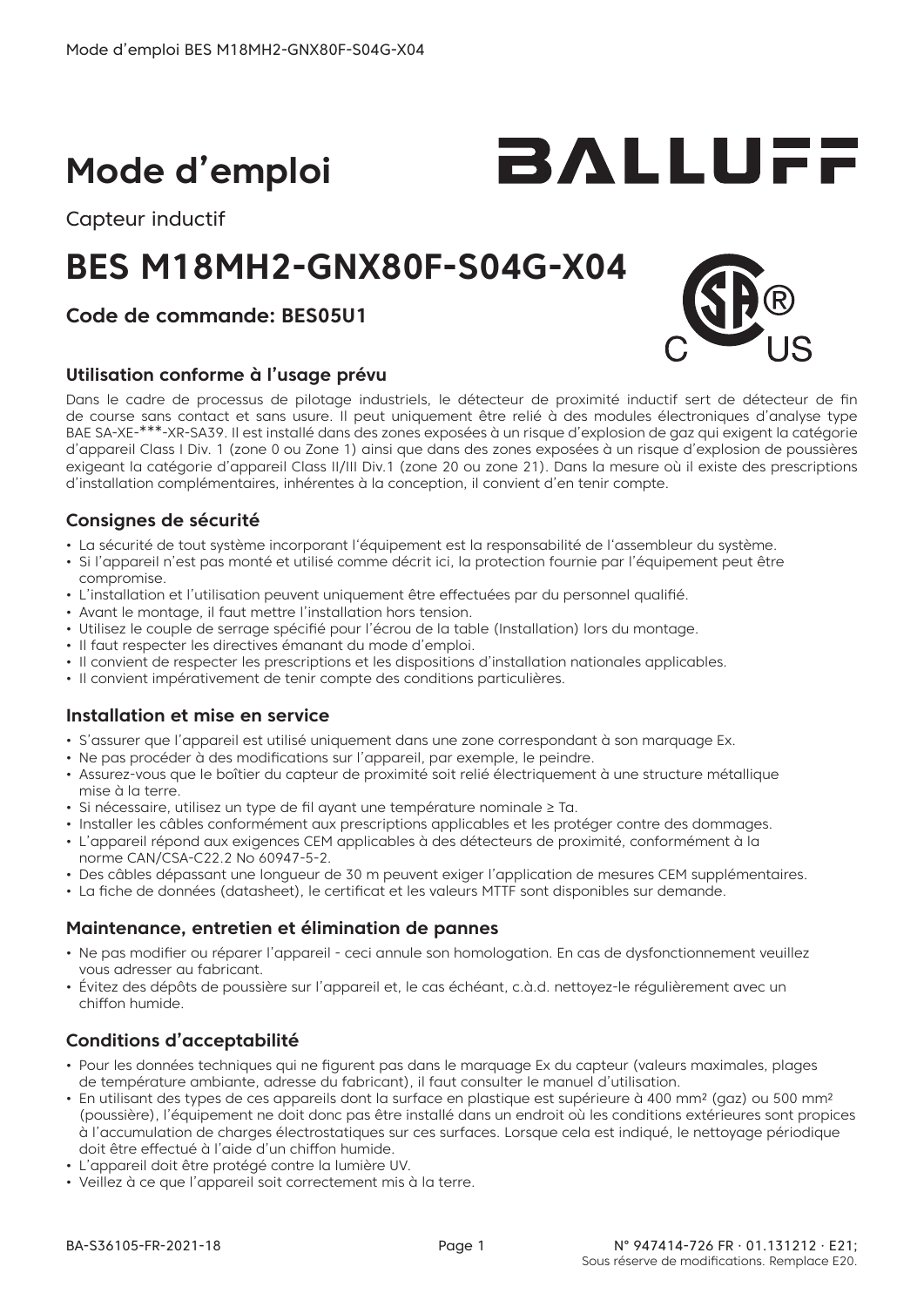### **Caractéristiques techniques**

HazLoc marquage

Numéro d'certificat communications de la communication de la communication de la communication de la communication de la communication de la communication de la communication de la communication de la communication de la c

Class I, Division 1, Groups A, B, C, D T6…T3 Class II, Division 1, Groups E, F, G, T80°C Class III, Division 1 Ex ia IIIC T80°C Da<br>Class I, Zone 0, AEx ia IIC T6…T3 Ga<br>Zone 20, AEx ia IIIC T80°C Da

| Plage de température<br>EPL Ga and Class I, Division 1:<br>T6<br>T <sub>5</sub><br>T4<br>T <sub>3</sub>                                                                                               | $-20$ °C $\leq$ Ta $\leq$ +60 °C<br>$-20 °C \leq Ta \leq +60 °C$<br>$-20$ °C $\le$ Ta $\le$ +60 °C<br>$-20$ °C $\le$ Ta $\le$ +60 °C |
|-------------------------------------------------------------------------------------------------------------------------------------------------------------------------------------------------------|--------------------------------------------------------------------------------------------------------------------------------------|
| EPL Gb and Class I, Division 1:<br>T6<br>T <sub>5</sub><br>T4<br>T <sub>3</sub>                                                                                                                       | $-25 °C \leq Ta \leq +75 °C$<br>$-25 °C \leq Ta \leq +75 °C$<br>$-25$ °C $\le$ Ta $\le$ +75 °C<br>$-25 °C \leq Ta \leq +75 °C$       |
| EPL Da and Class II, Division 1:                                                                                                                                                                      | $-25 °C \leq Ta \leq +75 °C$                                                                                                         |
| EPL Db and Class III, Division 1:                                                                                                                                                                     | $-25$ °C $\le$ Ta $\le$ +75 °C                                                                                                       |
| Valeur maximale Ui<br>Valeur maximale li<br>Valeur maximale Pi                                                                                                                                        | 9,6 V DC<br>$12,1 \,mA$<br>29 mW                                                                                                     |
| Capacité interne efficace Ci<br>Inductivité interne efficace Li                                                                                                                                       | 66,2 nF<br>$1,2$ mH                                                                                                                  |
| Surfaces en matières synthétiques susceptibles<br>d'être chargées d'électricité statique<br>Considération conformément au groupe II (gaz) :<br>Considération conformément au groupe III (poussière) : | 227 mm <sup>2</sup><br>654 mm <sup>2</sup>                                                                                           |
| Matériaux du boîtier                                                                                                                                                                                  | Laiton nickelé / PA                                                                                                                  |
| Valeurs nominale conformément aux<br>UL/CSA C22.2 No.60947-5-2-14                                                                                                                                     | max. 8.3 V, 3 mA                                                                                                                     |
| Fonction initiale conformément<br>aux normes IEC 60947-5-6<br>Itinéraire/Courbe caractéristique du courant<br>Distance de commutation Sn<br>Point de fonctionnement<br>Hystérèse                      | bloquante<br>continu<br>8 mm non affleuré<br>$0.8$ Sn<br>$< 0.1$ Sn                                                                  |
| Tension de contrôle<br>Mode de protection [IEC 60529 Edition 2.2]<br>Raccord électrique<br>Accessoires                                                                                                | 500 V / 50 Hz / 60 s<br>IP 67<br><b>Connecteur M12</b><br>2 x écrou M18x1, laiton nickelé                                            |
|                                                                                                                                                                                                       |                                                                                                                                      |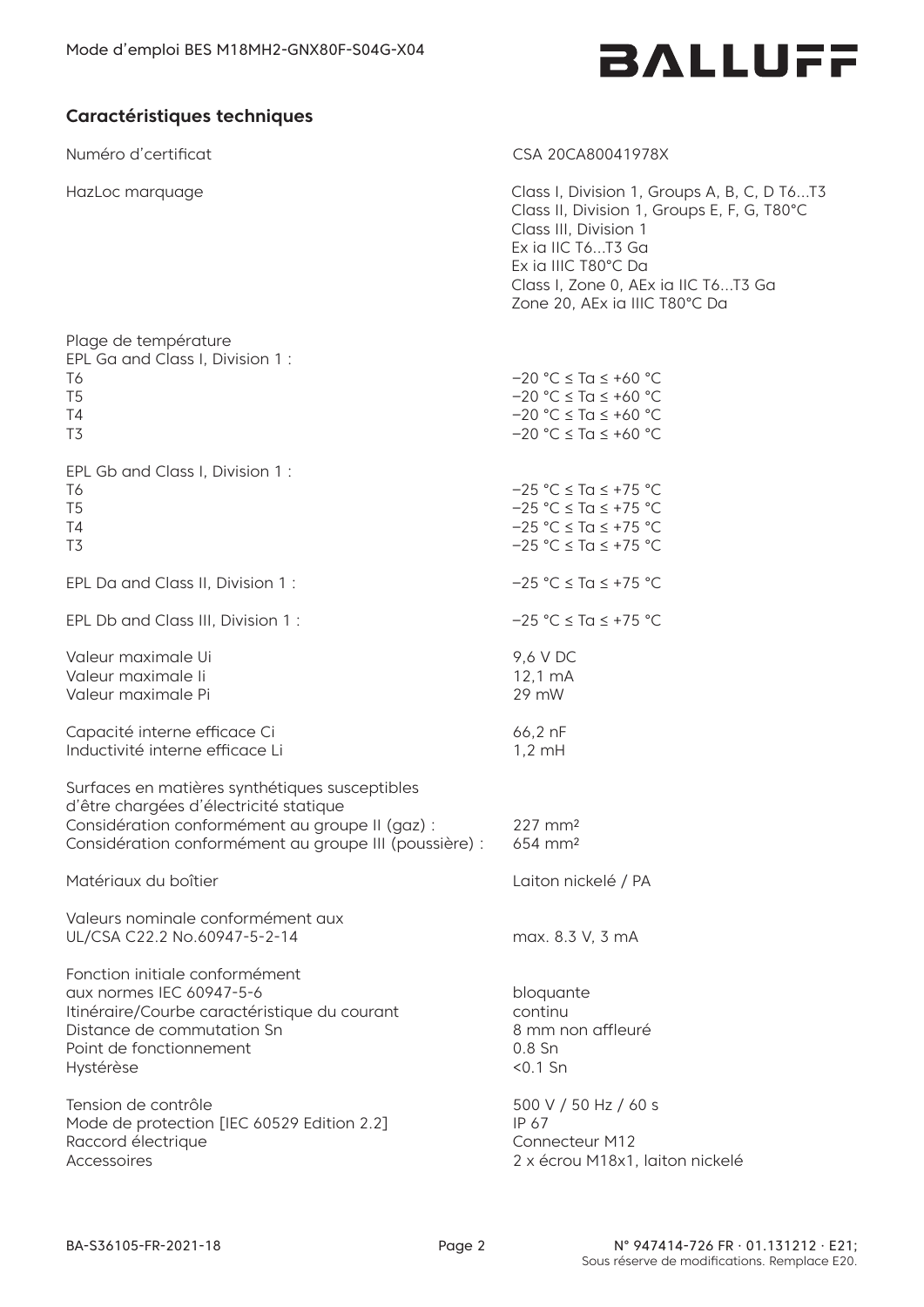#### **Dimensions**



## **Schéma de raccordement**



Code couleur BK: noir | BN: brun | BU: bleu | GY: gris | WH: blanc

## **Montage**



| type    | couple de tension max. |  |
|---------|------------------------|--|
| M12x1   | 10 Nm                  |  |
| M18x1   | 25 Nm                  |  |
| M30x1,5 | 40 Nm                  |  |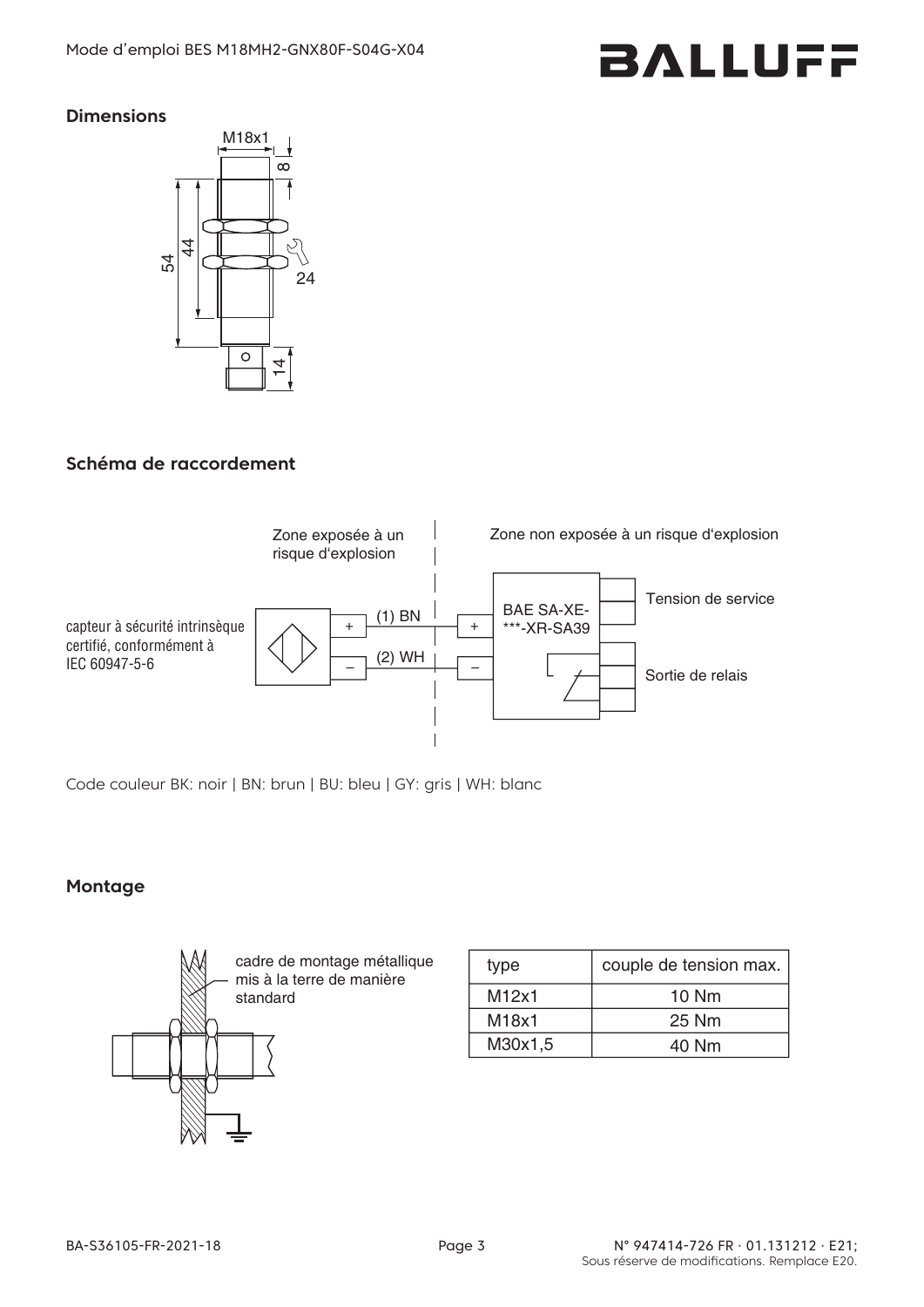

#### **Recherche d'erreurs**

| Erreur                                                                                                                                                        | Cause de l'erreur                                                        | Solution                                                                    |
|---------------------------------------------------------------------------------------------------------------------------------------------------------------|--------------------------------------------------------------------------|-----------------------------------------------------------------------------|
| Lors de l'actionnement du détecteur de Aucune ou trop faible<br>proximité, aucun indicateur de fonction tension d'alimentation<br>ne clignote sur l'analyseur |                                                                          | Vérifier la tension<br>d'alimentation                                       |
| L'affichage d'erreurs sur l'analyseur<br>clignote                                                                                                             | Court-circuit ou rupture du<br>câble de raccordement                     | Vérifiez que le câble de<br>raccordement soit exempt<br>lde défauts         |
| Pas de modification du signal de<br>commutation                                                                                                               | Utilisation du détecteur de<br>proximité en dehors des<br>spécifications | Vérifier la zone d'interven-<br>tion Contrôler le détecteur<br>de proximité |

#### **Contenu de la livraison, transport et élimination**

- Vérifiez que l'emballage et le contenu ne soient pas endommagés.
- Vérifiez que la livraison soit complète.
- Remarque relative à l'élimination : ne pas éliminer avec les ordures ménagères, tenir compte et respecter les lois applicables et les prescriptions nationales.

#### **Liste des normes applicables**

CAN/CSA-C22.2 No. 60947-5-2-14 CAN/CSA-C22.2 No. 60079-0:15 CAN/CSA-C22.2 No. 60079-11:14 UL 60947-5-2 Third Edition ANSI/UL 60079-0:13 ANSI/UL 60079-11:13

Balluff GmbH Schurwaldstr. 9 73765 Neuhausen a.d.F. Allemagne Tel. +49 7158 173-0 Fax. +49 7158 5010

www.balluff.com balluff@balluff.de